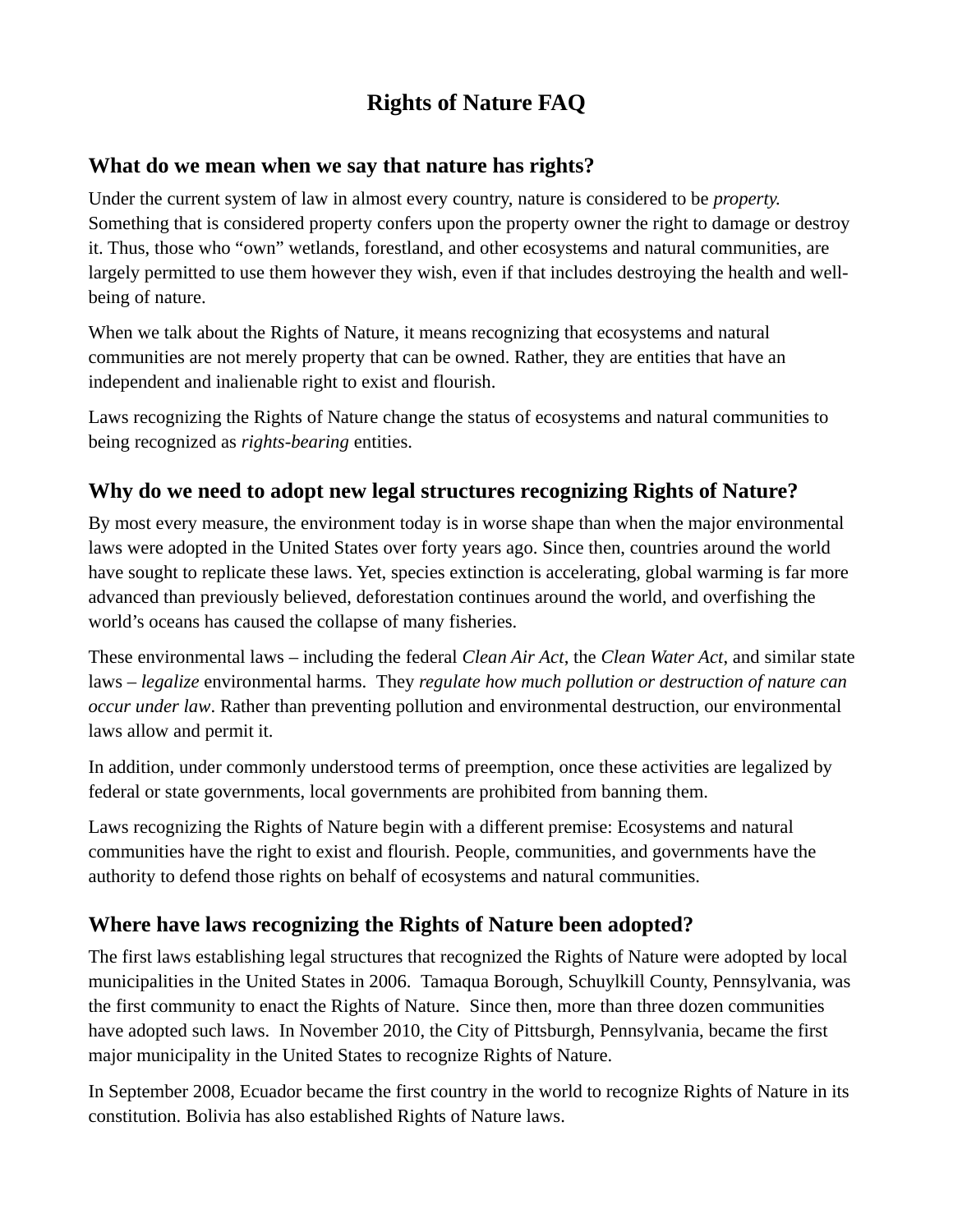For more information on where Rights of Nature has been adopted, see Rights of Nature Timeline below.

### **What rights do Rights of Nature laws recognize?**

The earliest Rights of Nature laws recognized the right of ecosystems to "exist and flourish." Others, including the Ecuadorian constitutional provisions promulgated in 2008, recognize the right of nature to exist, persist, evolve, and regenerate.

These laws also recognize the right of any person or organization to defend, protect, and enforce those rights on behalf of nature, and for payment of recovered damages to government to provide for the full restoration of nature.

## **Doesn't recognizing Rights of Nature just add an additional layer of regulation?**

No. Current environmental regulatory structures are mostly about "permitting" certain harms to occur, such as fracking, mining, and factory farming. They act more to legalize the harmful activities of corporations and other business entities than to protect our natural and human communities.

Laws recognizing the Rights of Nature are different. They establish a basic principle of rights, which requires laws and regulations to work within that framework to uphold those rights. For example, communities that have enacted Rights of Nature laws are empowered to reject governmental actions permitting unwanted and damaging development which would violate these rights. Rights of Nature laws enable people, communities, and ecosystems themselves to defend and enforce such rights. Without the ability to do so, those ecosystems would be destroyed.

Although people have been talking about "sustainable development" for decades, very little has been done to change the structure of law to actually achieve that goal. Laws recognizing the Rights of Nature finally codify the concept of sustainable development. They disallow activities that would interfere with the functioning of natural systems that support human and natural life.

#### **What happens when the Rights of Nature and human rights conflict?**

When different human rights conflict, a court weighs the harms to the interests, and then decides how to balance them. The same thing happens when the Rights of Nature conflict with human rights.

Given that ecosystems and nature provide a life support system for humans, their interests must, at times, override other rights and interests. Otherwise, we wouldn't have a habitable planet to support our continued existence.

Of course humans are part of nature as well, which means that human needs must also be considered when the rights and interests of ecosystems come into conflict with ours.

Furthermore, many nations have expanded their body of legal rights to recognize **a human right to a healthy environment**. This includes a number of European nations, including Spain, France, Portugal, Greece, and Finland.

The recognition of such rights should mean that the highest legal protection is implemented and enforced. However, over recent decades, as ecosystems and species around the globe have been pushed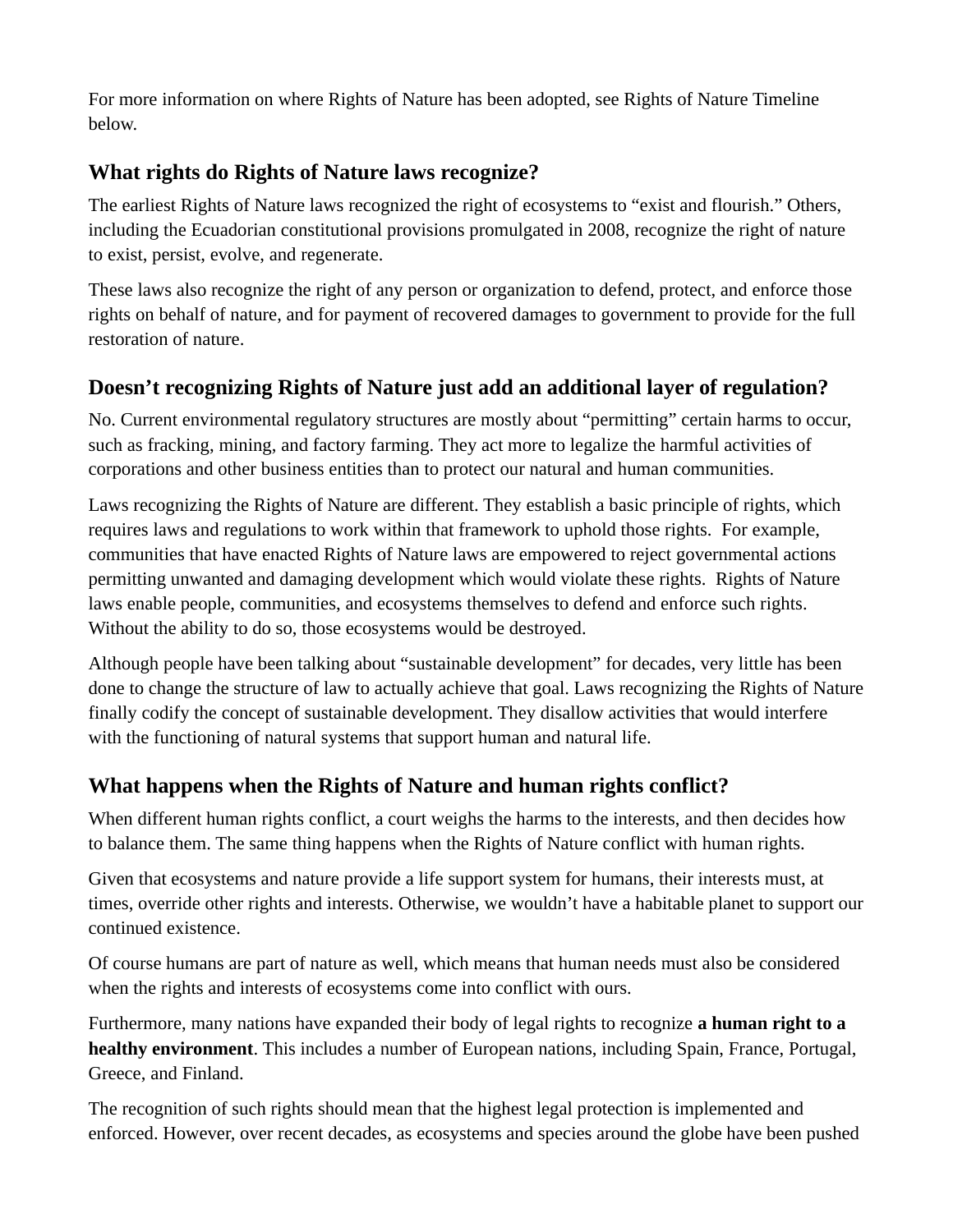toward collapse and global warming has accelerated, it has become increasingly clear that *fulfilling the human right to a healthy environment is unachievable without a fundamental change in the relationship between humankind and nature*.

Thus, *implementing and fulfilling a true human right to a healthy environment is dependent on the health of the natural environment itself*. The human right to a healthy environment can only be achieved by securing the highest protections for the natural environment – by recognizing in law the right of the environment itself to be healthy and thrive.

### **Doesn't this mean that rocks must be given lawyers?**

No, but it does mean that the rights of ecosystems and natural communities are enforceable independently of the rights of people who use them. That means that people within a community could step "into the shoes" of a mountain, stream, or forest ecosystem, and advocate for the rights of those natural communities. It calls for a system of jurisprudence in which those ecosystems are actually "seen" in court. Damages are assessed according to the costs of restoring the ecosystem to its predamaged state.

### **What is the Universal Declaration of the Rights of Mother Earth?**

In April 2010, Bolivia hosted the World People's Conference on Climate Change and the Rights of [Mother Earth.](https://pwccc.wordpress.com/category/working-groups/03-mother-earth-rights/) At the conference, CELDF assisted in drafting the Universal Declaration of the Rights of Mother Earth. Modeled on the [Universal Declaration of Human Rights,](https://celdf.org/wp-content/uploads/2016/03/UNIVERSAL-DECLARATION-OF-THE-RIGHTS-OF-MOTHER-EARTH-APRIL-22-2010.pdf) the Declaration has been forwarded to the United Nations for consideration by the U.N. General Assembly. On April 20, 2011, the General Assembly hosted an Interactive Dialogue entitled "Ways to promote a holistic approach to sustainable development in harmony with nature." The Universal Declaration of the Rights of Nature was presented during the session.

#### **Rights of Nature Timeline:**

- In 1972, the Southern California Law Review published law professor Christopher Stone's seminal article, "Should trees have standing – toward legal rights for natural objects." Stone described how under the existing structure of law, nature was considered right-less, having no legally recognized rights to defend and enforce.
- In 1989, Professor Roderick Nash, published The Rights of Nature: A History of Environmental Ethics. In it he explains how, throughout history, the right-less – slaves, women, others – have struggled to expand the body of legal rights to include themselves. Nash provides a context for how and why the body of rights is moving in the direction of expanding to include nature.
- In 2001, Thomas Berry published The Origin, Differentiation and Role of Rights in which he described how all members of the Earth community possess inherent rights.
- In 2003, Wild Law: A Manifesto for Earth Justice, was published. Authored by South African attorney Cormac Cullinan, with Berry, he opens up a new front on the Rights of Nature – adding a significant spiritual and moral element to the legal and historic discussion begun by Stone and Nash.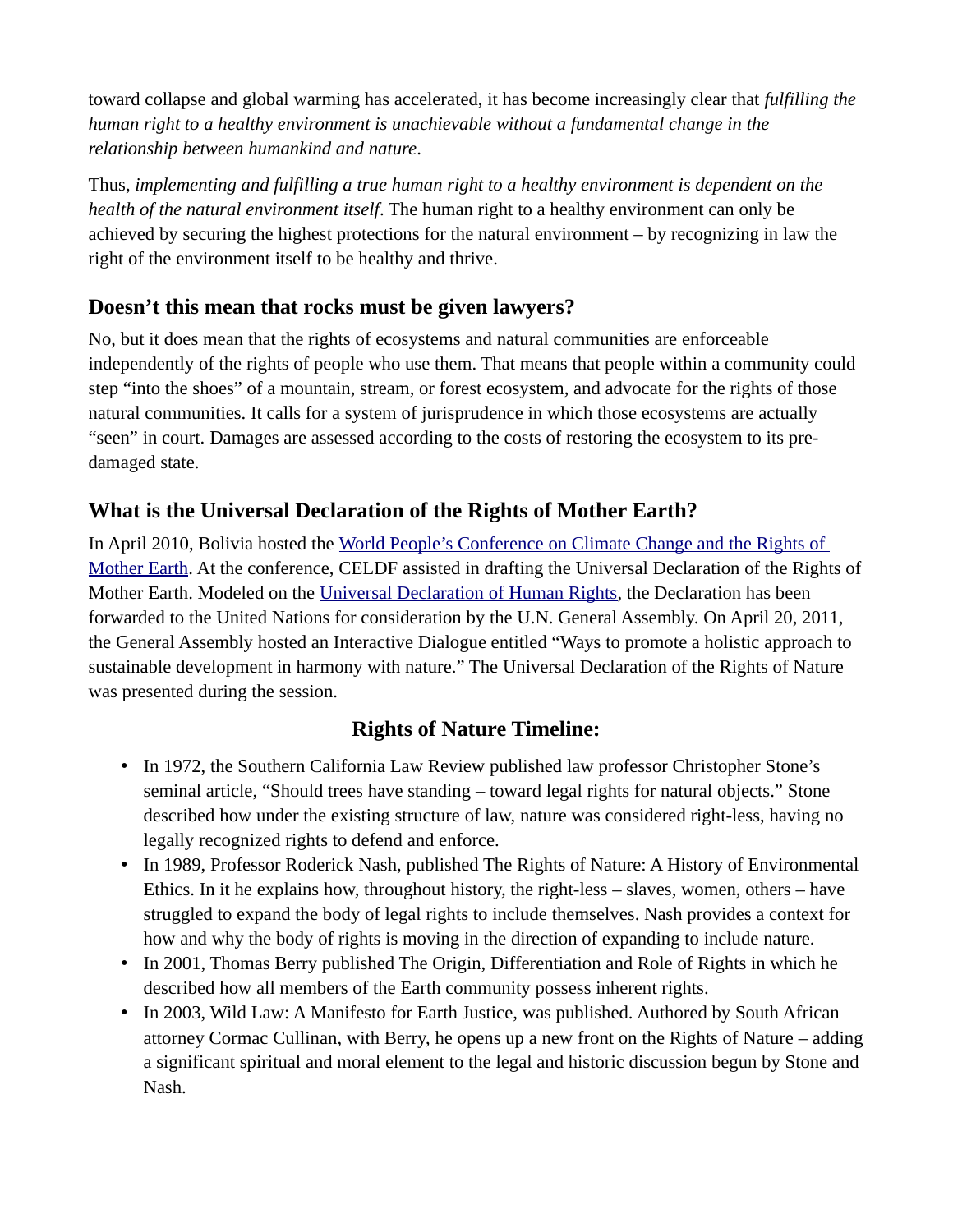- In 2006, Tamaqua Borough, Pennsylvania, in the U.S., banned the dumping of toxic sewage sludge as a violation of the Rights of Nature. Tamaqua is the very first place in the world to recognize the Rights of Nature in law. Since 2006, dozens of communities in ten states in the U.S. have enacted Rights of Nature laws.
- In 2008, Ecuador became the first country in the world to recognize the Rights of Nature in its national constitution. In 2011, the first Rights of Nature court decision was issued in the Vilcabamba River case in Ecuador, upholding the Rights of Nature constitutional provisions.
- In 2010, Bolivia held the *World People's Conference on Climate Change and the Rights of Mother Earth*, where the *Universal Declaration on the Rights of Mother Earth* was issued. It has been submitted to the U.N. for consideration.
- In 2010, the *Global Alliance for the Rights of Nature* was formed. In 2014, the Global Alliance sponsored the first *Rights of Nature Tribunal* in Ecuador. Subsequent tribunals have now been held, including in Bonn in 2017.
- In 2010, Bolivia's Legislative Assembly passed the Law of the Rights of Mother Earth.
- In 2011, a campaign was launched in Nepal to advance the Rights of Nature. Today, Members of Parliament are considering a Rights of Nature constitutional amendment.
- In 2012, a campaign was launched in India to recognize rights of the Ganga River through national legislation. The campaign slogan is "Ganga's Rights are Our Rights."
- In 2012, the International Union for the Conservation of Nature (IUCN) adopted a policy to incorporate the Rights of Nature in its decision-making processes.
- In 2013, the campaign for the European Citizen's Initiative for the Rights of Nature was launched. The initiative process allows citizens to present proposals to the European Union government for consideration.
- In 2014, the first Rights of Nature state constitutional amendment was proposed in Colorado. Efforts are now advancing in Ohio, New Hampshire, Oregon, and other states.
- In 2014, the New Zealand Parliament passed the *Te Urewera Act*, finalizing a settlement between the Tūhoe people and the government. The Act recognizes the Te Urewera – a former national park, of more than 2,000 square kilometers – as having "legal recognition in its own right."
- In 2015, Sweden's Riksdag considered a motion to create a commission to prepare a proposal on how the Rights of Nature can be incorporated into Swedish law.
- In 2015, Pope Francis, in calling for a new era of environmental protection at the U.N., declared, "A true 'right of the environment' does exist…"
- In 2016, the Green Party of England and Wales adopted a Rights of Nature policy platform. The Greens in Scotland have taken similar steps.
- In 2016, the Ho-Chunk Nation took a first vote for a Rights of Nature tribal constitutional amendment, the first tribal nation in the U.S. to do so.
- In 2016, Colombia's Constitutional Court ruled that the Rio Atrato possesses rights to "protection, conservation, maintenance, and restoration," and established joint guardianship for the river shared by indigenous people and the national government.